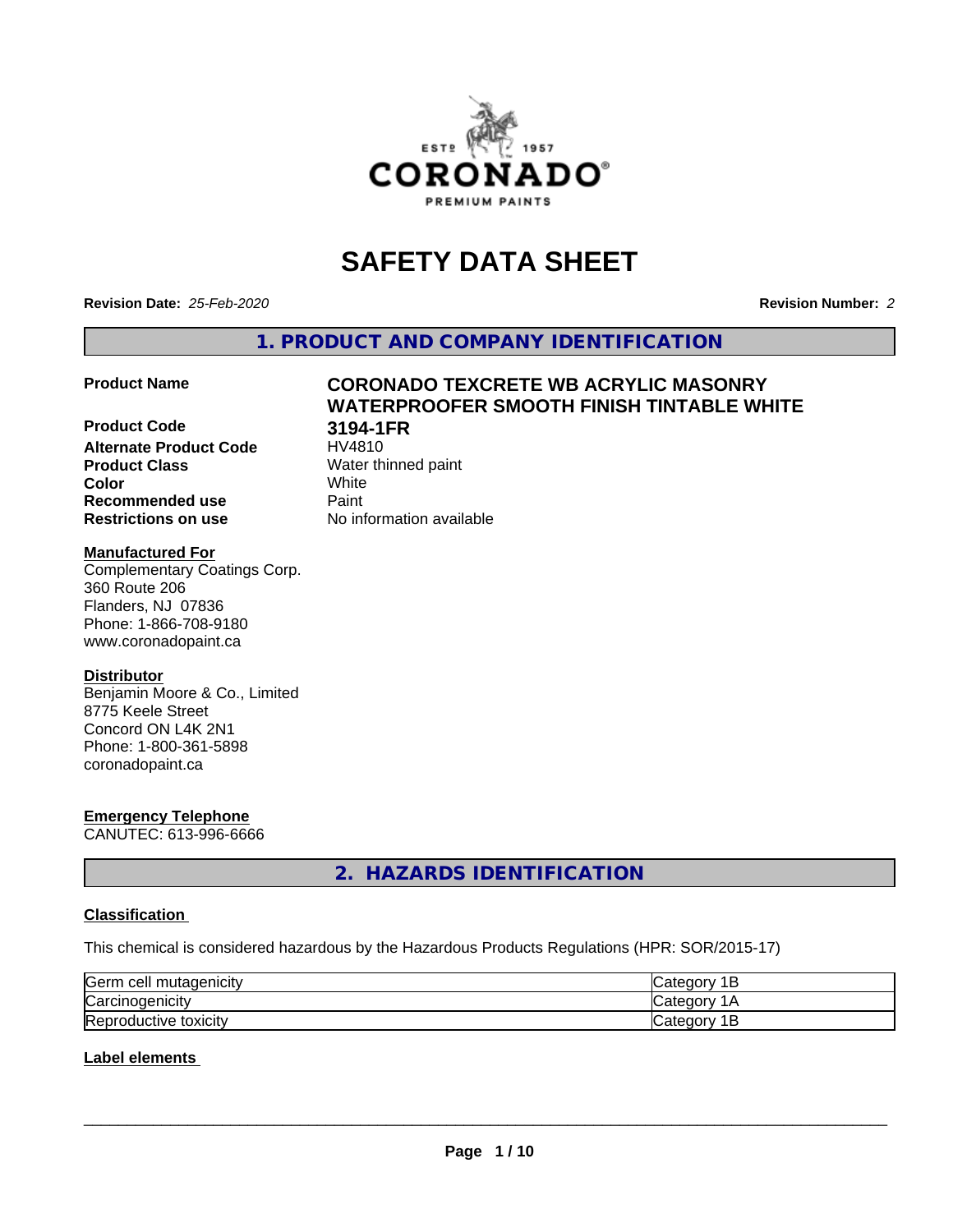#### **Danger**

#### **Hazard statements**

May cause genetic defects May cause cancer May damage fertility or the unborn child



**Appearance** liquid **Odor in the original of the original of the original of the original of the original of the original of the original of the original of the original of the original of the original of the original of t** 

#### **Precautionary Statements - Prevention**

Obtain special instructions before use Do not handle until all safety precautions have been read and understood Use personal protective equipment as required

#### **Precautionary Statements - Response**

IF exposed or concerned: Get medical advice/attention

#### **Precautionary Statements - Storage**

Store locked up

#### **Precautionary Statements - Disposal**

Dispose of contents/container to an approved waste disposal plant

#### **Other information**

No information available

| <b>Chemical name</b>            | CAS No.    | Weight-%      | Hazardous Material | Date HMIRA filed and                          |
|---------------------------------|------------|---------------|--------------------|-----------------------------------------------|
|                                 |            |               |                    | Information Review Act date exemption granted |
|                                 |            |               | registry number    | (if applicable)                               |
|                                 |            |               | (HMIRA registry #) |                                               |
| Nepheline syenite               | 37244-96-5 | $10 - 30%$    |                    |                                               |
| Titanium dioxide                | 13463-67-7 | 7 - 13%       |                    |                                               |
| Silica, mica                    | 12001-26-2 | 1 - 5%        |                    |                                               |
| Propylene glycol                | 57-55-6    | - 5%          |                    |                                               |
| Propanoic acid, 2-methyl-,      | 25265-77-4 | $1 - 5%$      |                    |                                               |
| monoester with                  |            |               |                    |                                               |
| 2,2,4-trimethyl-1,3-pentanediol |            |               |                    |                                               |
| Silica, crystalline             | 14808-60-7 | $0.25 - 0.5%$ |                    |                                               |
| Carbamic acid,                  | 10605-21-7 | $0.1 - 0.25%$ |                    |                                               |
| 1H-benzimidazol-2-yl-, methyl   |            |               |                    |                                               |

# **3. COMPOSITION INFORMATION ON COMPONENTS**

 $\_$  ,  $\_$  ,  $\_$  ,  $\_$  ,  $\_$  ,  $\_$  ,  $\_$  ,  $\_$  ,  $\_$  ,  $\_$  ,  $\_$  ,  $\_$  ,  $\_$  ,  $\_$  ,  $\_$  ,  $\_$  ,  $\_$  ,  $\_$  ,  $\_$  ,  $\_$  ,  $\_$  ,  $\_$  ,  $\_$  ,  $\_$  ,  $\_$  ,  $\_$  ,  $\_$  ,  $\_$  ,  $\_$  ,  $\_$  ,  $\_$  ,  $\_$  ,  $\_$  ,  $\_$  ,  $\_$  ,  $\_$  ,  $\_$  ,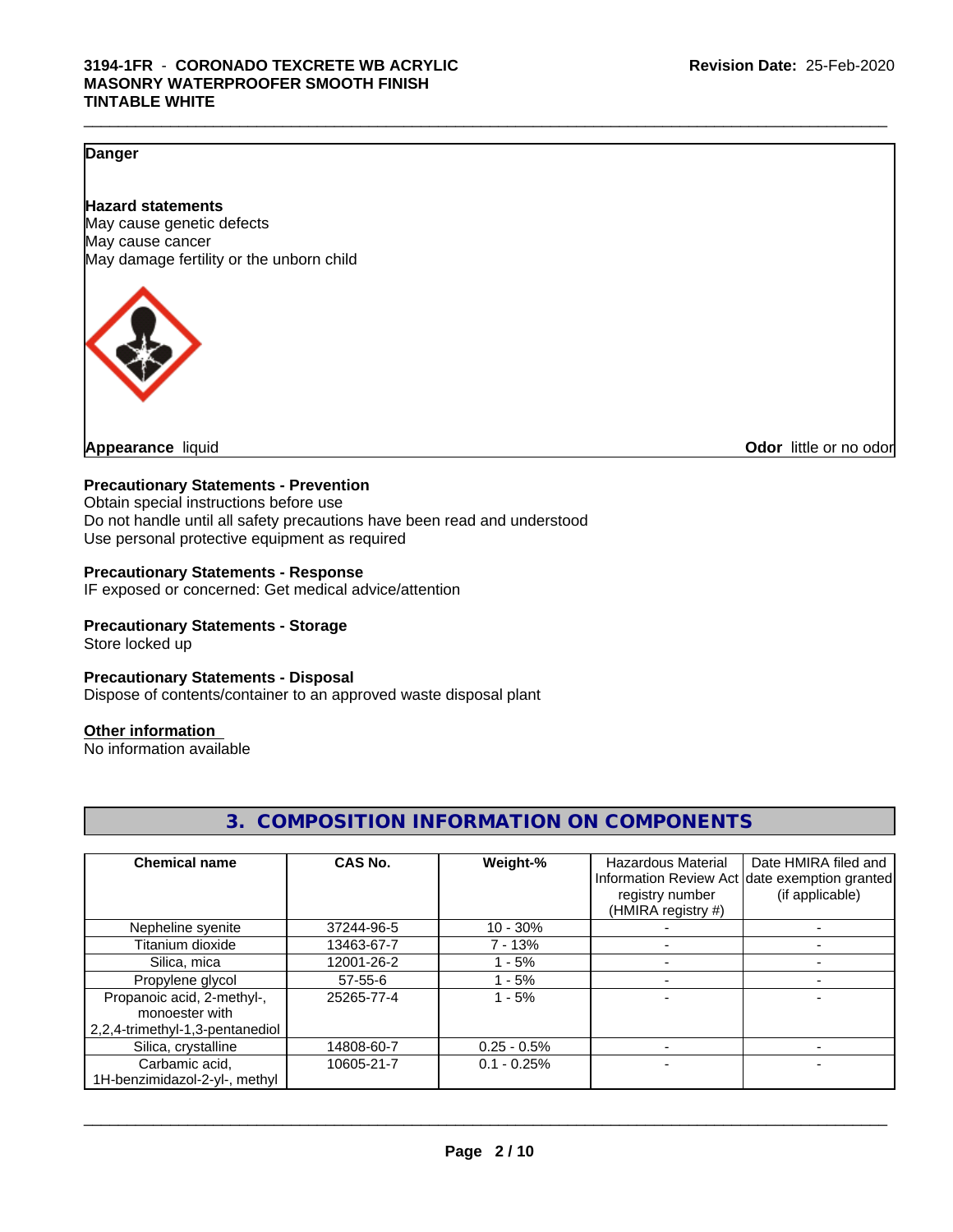#### **3194-1FR** - **CORONADO TEXCRETE WB ACRYLIC MASONRY WATERPROOFER SMOOTH FINISH TINTABLE WHITE**

| lefter<br>ENR. |  |  |  |
|----------------|--|--|--|
|                |  |  |  |

 $\_$  ,  $\_$  ,  $\_$  ,  $\_$  ,  $\_$  ,  $\_$  ,  $\_$  ,  $\_$  ,  $\_$  ,  $\_$  ,  $\_$  ,  $\_$  ,  $\_$  ,  $\_$  ,  $\_$  ,  $\_$  ,  $\_$  ,  $\_$  ,  $\_$  ,  $\_$  ,  $\_$  ,  $\_$  ,  $\_$  ,  $\_$  ,  $\_$  ,  $\_$  ,  $\_$  ,  $\_$  ,  $\_$  ,  $\_$  ,  $\_$  ,  $\_$  ,  $\_$  ,  $\_$  ,  $\_$  ,  $\_$  ,  $\_$  ,

\*The exact percentage (concentration) of composition has been withheld as a trade secret

|                                        | 4. FIRST AID MEASURES                                                                                      |
|----------------------------------------|------------------------------------------------------------------------------------------------------------|
| <b>General Advice</b>                  | If symptoms persist, call a physician. Show this safety data<br>sheet to the doctor in attendance.         |
| <b>Eye Contact</b>                     | Rinse thoroughly with plenty of water for at least 15<br>minutes and consult a physician.                  |
| <b>Skin Contact</b>                    | Wash off immediately with soap and plenty of water while<br>removing all contaminated clothes and shoes.   |
| <b>Inhalation</b>                      | Move to fresh air. If symptoms persist, call a physician.                                                  |
| Ingestion                              | Clean mouth with water and afterwards drink plenty of<br>water. Consult a physician if necessary.          |
| <b>Most Important Symptoms/Effects</b> | None known.                                                                                                |
| <b>Notes To Physician</b>              | Treat symptomatically.                                                                                     |
|                                        | 5. FIRE-FIGHTING MEASURES                                                                                  |
| <b>Suitable Extinguishing Media</b>    | Use extinguishing measures that are appropriate to local<br>circumstances and the surrounding environment. |

|                                                                                  | ch curistances and the surrounding environment.                                                                                              |
|----------------------------------------------------------------------------------|----------------------------------------------------------------------------------------------------------------------------------------------|
| Protective equipment and precautions for firefighters                            | As in any fire, wear self-contained breathing apparatus<br>pressure-demand, MSHA/NIOSH (approved or equivalent)<br>and full protective gear. |
| <b>Specific Hazards Arising From The Chemical</b>                                | Closed containers may rupture if exposed to fire or<br>extreme heat.                                                                         |
| Sensitivity to mechanical impact                                                 | No.                                                                                                                                          |
| Sensitivity to static discharge                                                  | No.                                                                                                                                          |
| <b>Flash Point Data</b><br>Flash point (°F)<br>Flash Point (°C)<br><b>Method</b> | Not applicable<br>Not applicable<br>Not applicable                                                                                           |
| <b>Flammability Limits In Air</b>                                                |                                                                                                                                              |
| Lower flammability limit:<br><b>Upper flammability limit:</b>                    | Not applicable<br>Not applicable                                                                                                             |
|                                                                                  |                                                                                                                                              |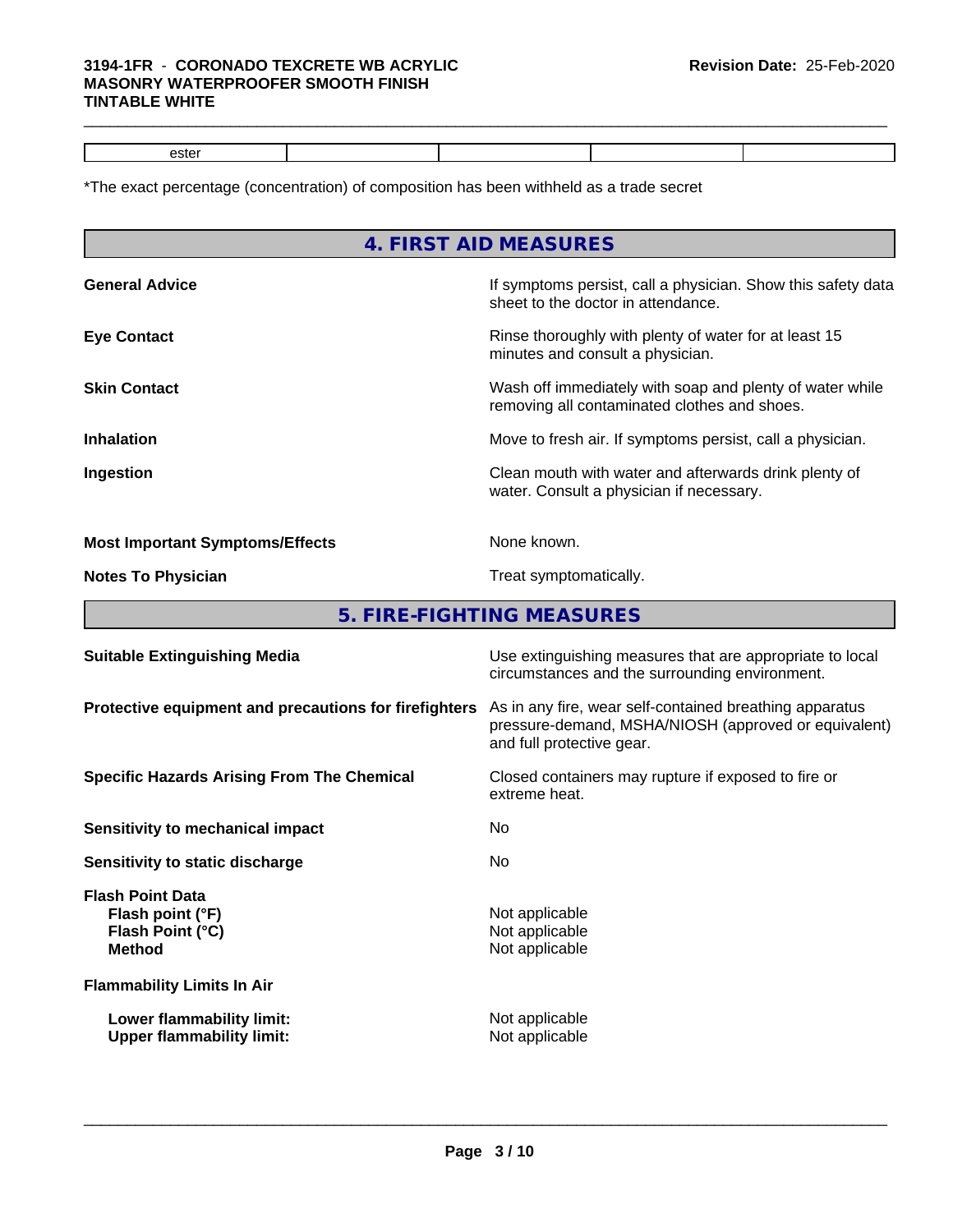| <b>NFPA</b>                             | Health: 2 | <b>Flammability: 0</b> | <b>Instability: 0</b> | <b>Special: Not Applicable</b> |  |
|-----------------------------------------|-----------|------------------------|-----------------------|--------------------------------|--|
| <b>NFPA Legend</b><br>0 - Not Hazardous |           |                        |                       |                                |  |

#### 0 - Not Hazardous

- 1 Slightly
- 2 Moderate
- 3 High
- 4 Severe

*The ratings assigned are only suggested ratings, the contractor/employer has ultimate responsibilities for NFPA ratings where this system is used.*

*Additional information regarding the NFPA rating system is available from the National Fire Protection Agency (NFPA) at www.nfpa.org.*

### **6. ACCIDENTAL RELEASE MEASURES**

**Personal Precautions Avoid contact with skin, eyes and clothing. Ensure** Avoid contact with skin, eyes and clothing. Ensure adequate ventilation.

**Other Information Discription Prevent further leakage or spillage if safe to do so.** 

**Environmental precautions** See Section 12 for additional Ecological Information.

**Methods for Cleaning Up Example 20 All 20 All 20 All 20 Soak** up with inert absorbent material. Sweep up and shovel into suitable containers for disposal.

# **7. HANDLING AND STORAGE**

**Handling Handling Avoid contact with skin, eyes and clothing. Avoid breathing** vapors, spray mists or sanding dust. In case of insufficient ventilation, wear suitable respiratory equipment.

**Storage Keep container tightly closed. Keep out of the reach of Keep** container tightly closed. Keep out of the reach of children.

**Incompatible Materials Incompatible Materials No information available** 

 $\overline{\phantom{a}}$  ,  $\overline{\phantom{a}}$  ,  $\overline{\phantom{a}}$  ,  $\overline{\phantom{a}}$  ,  $\overline{\phantom{a}}$  ,  $\overline{\phantom{a}}$  ,  $\overline{\phantom{a}}$  ,  $\overline{\phantom{a}}$  ,  $\overline{\phantom{a}}$  ,  $\overline{\phantom{a}}$  ,  $\overline{\phantom{a}}$  ,  $\overline{\phantom{a}}$  ,  $\overline{\phantom{a}}$  ,  $\overline{\phantom{a}}$  ,  $\overline{\phantom{a}}$  ,  $\overline{\phantom{a}}$ 

# **8. EXPOSURE CONTROLS/PERSONAL PROTECTION**

#### **Exposure Limits**

| <b>Chemical name</b> | <b>ACGIH TLV</b>                                                 | <b>Alberta</b>                  | <b>British Columbia</b>                          | <b>Ontario</b>                                          | Quebec                          |
|----------------------|------------------------------------------------------------------|---------------------------------|--------------------------------------------------|---------------------------------------------------------|---------------------------------|
| Nepheline syenite    | N/E                                                              | N/E                             | N/E                                              | 10 mg/m $3$ - TWA                                       | N/E                             |
| Titanium dioxide     | TWA: $10 \text{ mg/m}^3$                                         | 10 mg/m $3$ - TWA               | 10 mg/m $3$ - TWA<br>$3$ mg/m <sup>3</sup> - TWA | 10 mg/m $3$ - TWA                                       | 10 mg/m $3$ - TWAEV             |
| Silica, mica         | TWA: $3 \text{ mg/m}^3$<br>respirable particulate<br>matter      | $3$ mg/m <sup>3</sup> - TWA     | $3$ mg/m <sup>3</sup> - TWA                      | $3$ mg/m <sup>3</sup> - TWA                             | 3 mg/m <sup>3</sup> - TWAEV     |
| Propylene glycol     | N/E                                                              | N/E                             | N/E                                              | 10 mg/m $3$ - TWA<br>50 ppm - TWA<br>155 mg/m $3$ - TWA | N/E                             |
| Silica, crystalline  | TWA: 0.025 mg/m <sup>3</sup><br>respirable particulate<br>matter | $0.025$ mg/m <sup>3</sup> - TWA | $0.025$ mg/m <sup>3</sup> - TWA                  | $0.10$ mg/m <sup>3</sup> - TWA                          | $0.1$ mg/m <sup>3</sup> - TWAEV |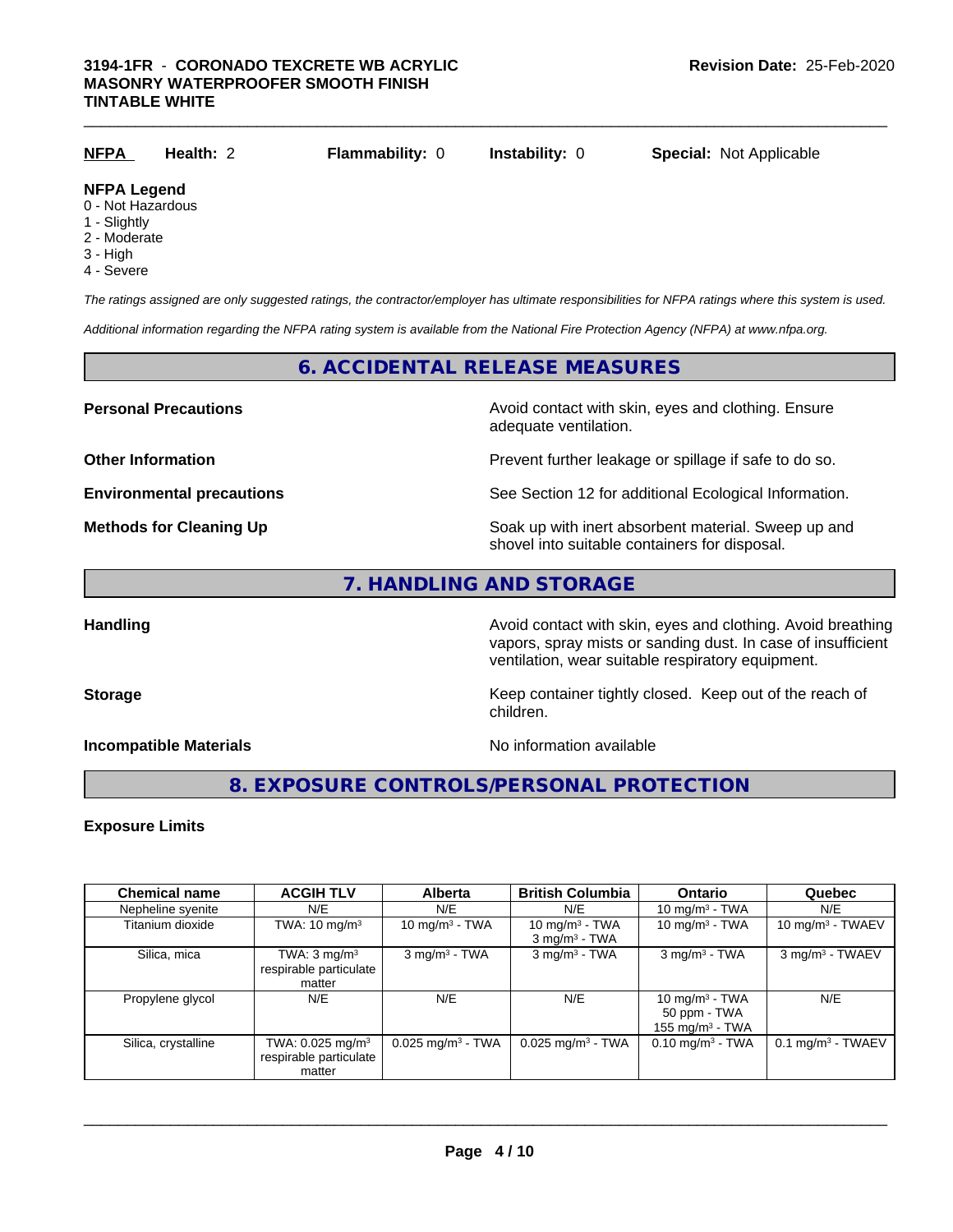#### **Legend**

ACGIH - American Conference of Governmental Industrial Hygienists Alberta - Alberta Occupational Exposure Limits British Columbia - British Columbia Occupational Exposure Limits Ontario - Ontario Occupational Exposure Limits Quebec - Quebec Occupational Exposure Limits N/E - Not established

#### **Personal Protective Equipment**

**Engineering Measures Ensure** Ensure adequate ventilation, especially in confined areas.

**Eye/Face Protection Safety glasses with side-shields.** 

 $\_$  ,  $\_$  ,  $\_$  ,  $\_$  ,  $\_$  ,  $\_$  ,  $\_$  ,  $\_$  ,  $\_$  ,  $\_$  ,  $\_$  ,  $\_$  ,  $\_$  ,  $\_$  ,  $\_$  ,  $\_$  ,  $\_$  ,  $\_$  ,  $\_$  ,  $\_$  ,  $\_$  ,  $\_$  ,  $\_$  ,  $\_$  ,  $\_$  ,  $\_$  ,  $\_$  ,  $\_$  ,  $\_$  ,  $\_$  ,  $\_$  ,  $\_$  ,  $\_$  ,  $\_$  ,  $\_$  ,  $\_$  ,  $\_$  ,

**Skin Protection Protection Protective gloves and impervious clothing. Respiratory Protection Exercise 2018** Use only with adequate ventilation. In operations where exposure limits are exceeded, use a NIOSH approved respirator that has been selected by a technically qualified person for the specific work conditions. When spraying the product or applying in confined areas, wear a NIOSH approved respirator specified for paint spray or organic vapors.

**Hygiene Measures Avoid contact with skin, eyes and clothing. Remove and Hygiene Measures** and clothing. Remove and wash contaminated clothing before re-use. Wash thoroughly after handling.

## **9. PHYSICAL AND CHEMICAL PROPERTIES**

| Appearance                        | liquid                   |
|-----------------------------------|--------------------------|
| Odor                              | little or no odor        |
| <b>Odor Threshold</b>             | No information available |
| Density (Ibs/gal)                 | $11.4 - 11.5$            |
| <b>Specific Gravity</b>           | $1.36 - 1.39$            |
| рH                                | No information available |
| <b>Viscosity (cps)</b>            | No information available |
| Solubility(ies)                   | No information available |
| <b>Water solubility</b>           | No information available |
| <b>Evaporation Rate</b>           | No information available |
| Vapor pressure                    | No information available |
| Vapor density                     | No information available |
| Wt. % Solids                      | $50 - 60$                |
| Vol. % Solids                     | $35 - 45$                |
| Wt. % Volatiles                   | $40 - 50$                |
| Vol. % Volatiles                  | $55 - 65$                |
| <b>VOC Regulatory Limit (g/L)</b> | < 100                    |
| <b>Boiling Point (°F)</b>         | 212                      |
| <b>Boiling Point (°C)</b>         | 100                      |
| Freezing point (°F)               | 32                       |
| <b>Freezing Point (°C)</b>        | 0                        |
| Flash point (°F)                  | Not applicable           |
| Flash Point (°C)                  | Not applicable           |
| <b>Method</b>                     | Not applicable           |
| Flammability (solid, gas)         | Not applicable           |
| <b>Upper flammability limit:</b>  | Not applicable           |
| Lower flammability limit:         | Not applicable           |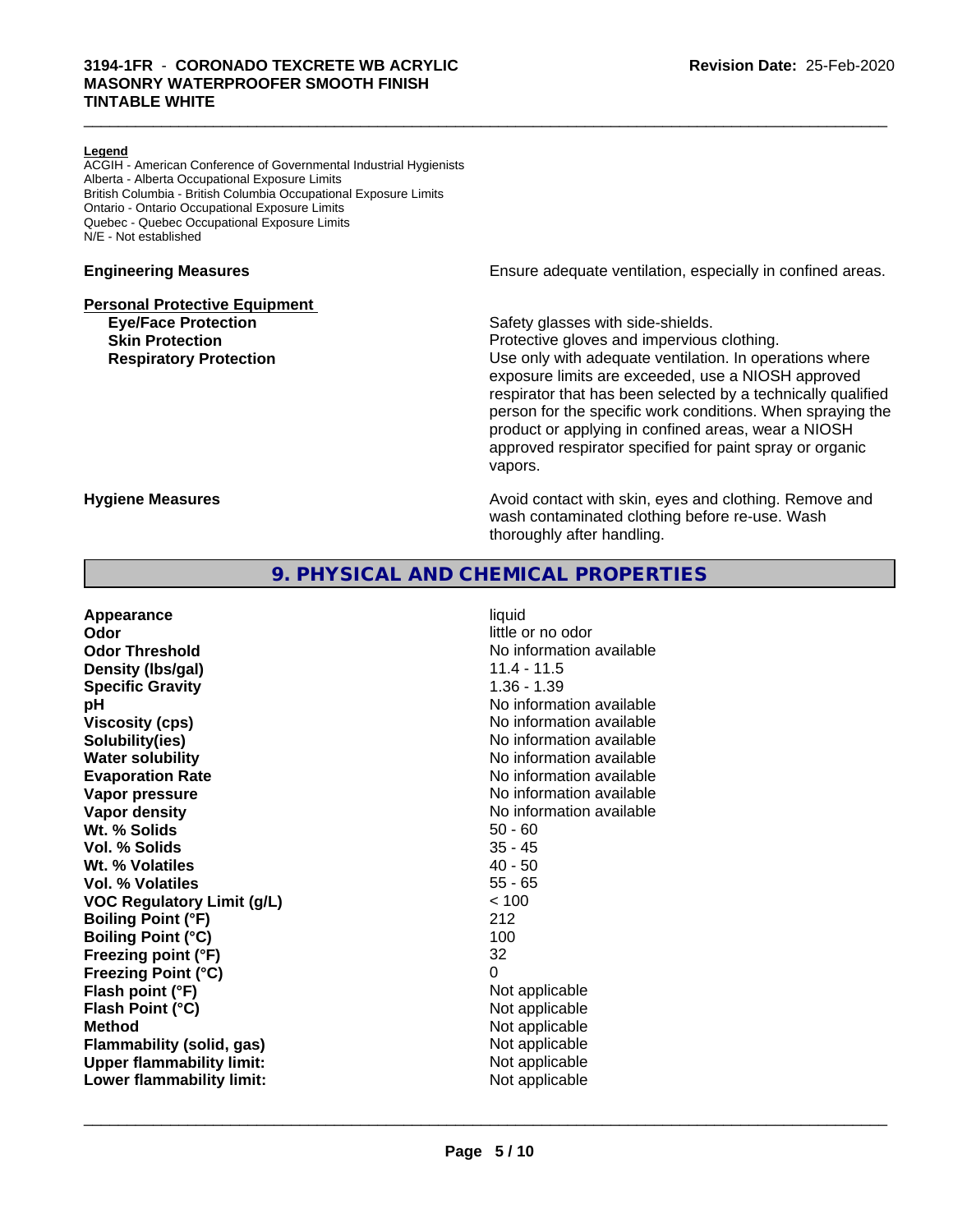#### $\_$  ,  $\_$  ,  $\_$  ,  $\_$  ,  $\_$  ,  $\_$  ,  $\_$  ,  $\_$  ,  $\_$  ,  $\_$  ,  $\_$  ,  $\_$  ,  $\_$  ,  $\_$  ,  $\_$  ,  $\_$  ,  $\_$  ,  $\_$  ,  $\_$  ,  $\_$  ,  $\_$  ,  $\_$  ,  $\_$  ,  $\_$  ,  $\_$  ,  $\_$  ,  $\_$  ,  $\_$  ,  $\_$  ,  $\_$  ,  $\_$  ,  $\_$  ,  $\_$  ,  $\_$  ,  $\_$  ,  $\_$  ,  $\_$  , **3194-1FR** - **CORONADO TEXCRETE WB ACRYLIC MASONRY WATERPROOFER SMOOTH FINISH TINTABLE WHITE**

**Autoignition Temperature (°F)**<br> **Autoignition Temperature (°C)** No information available **Autoignition Temperature (°C) Decomposition Temperature (°F)** No information available **Decomposition Temperature (°C)** No information available<br> **Partition coefficient Partition available** 

**No information available** 

# **10. STABILITY AND REACTIVITY**

| <b>Reactivity</b>                         | Not Applicable                           |
|-------------------------------------------|------------------------------------------|
| <b>Chemical Stability</b>                 | Stable under normal conditions.          |
| <b>Conditions to avoid</b>                | Prevent from freezing.                   |
| <b>Incompatible Materials</b>             | No materials to be especially mentioned. |
| <b>Hazardous Decomposition Products</b>   | None under normal use.                   |
| <b>Possibility of hazardous reactions</b> | None under normal conditions of use.     |

# **11. TOXICOLOGICAL INFORMATION**

#### **Product Information Information on likely routes of exposure**

**Principal Routes of Exposure Exposure** Eye contact, skin contact and inhalation. **Acute Toxicity**<br>**Product Information No information available Symptoms related to the physical,chemical and toxicological characteristics Symptoms** No information available **Delayed and immediate effects as well as chronic effects from short and long-term exposure Eye contact Exercise Solution** May cause slight irritation **Skin contact** Substance may cause slight skin irritation. Prolonged or repeated contact may dry skin and cause irritation. **Inhalation** May cause irritation of respiratory tract. **Ingestion Ingestion Index is a linear in the line of the line of the line of the line of the line of the line of the line of the line of the line of the line of the line of the line of the line of the line of the line** vomiting and diarrhea. **Sensitization No information available.** No information available. **Neurological Effects** Noinformation available. **Mutagenic Effects** Suspected of causing genetic defects. **Reproductive Effects** May damage fertility or the unborn child. **Developmental Effects**<br> **Target organ effects**<br> **Target organ effects**<br> **No information available.** No information available. **STOT** - single exposure **No information available. STOT - repeated exposure** Causes damage to organs through prolonged or repeated exposure if inhaled.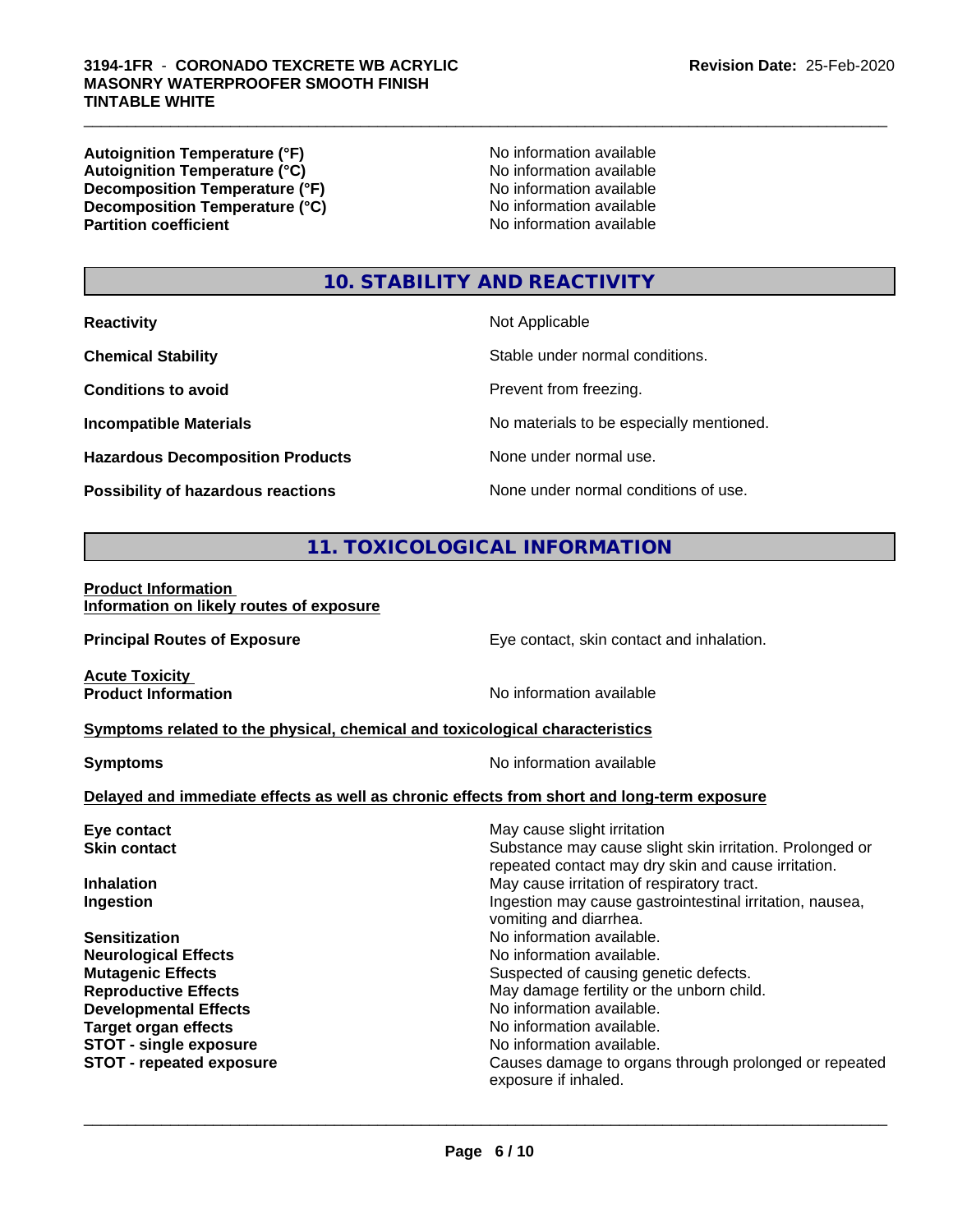**Other adverse effects**<br> **Aspiration Hazard**<br> **Aspiration Hazard**<br> **Aspiration Hazard**<br> **Aspiration Available.** No information available.

 $\_$  ,  $\_$  ,  $\_$  ,  $\_$  ,  $\_$  ,  $\_$  ,  $\_$  ,  $\_$  ,  $\_$  ,  $\_$  ,  $\_$  ,  $\_$  ,  $\_$  ,  $\_$  ,  $\_$  ,  $\_$  ,  $\_$  ,  $\_$  ,  $\_$  ,  $\_$  ,  $\_$  ,  $\_$  ,  $\_$  ,  $\_$  ,  $\_$  ,  $\_$  ,  $\_$  ,  $\_$  ,  $\_$  ,  $\_$  ,  $\_$  ,  $\_$  ,  $\_$  ,  $\_$  ,  $\_$  ,  $\_$  ,  $\_$  ,

**Numerical measures of toxicity**

**The following values are calculated based on chapter 3.1 of the GHS document**

| <b>ATEmix (oral)</b>   | 57837 mg/kg  |
|------------------------|--------------|
| <b>ATEmix (dermal)</b> | 590272 mg/kg |

#### **Component Information**

| Chemical name                                                                                 | Oral LD50                                    | Dermal LD50                                                      | <b>Inhalation LC50</b> |
|-----------------------------------------------------------------------------------------------|----------------------------------------------|------------------------------------------------------------------|------------------------|
| Titanium dioxide<br>13463-67-7                                                                | $> 10000$ mg/kg (Rat)                        |                                                                  |                        |
| Propylene glycol<br>$57 - 55 - 6$                                                             | $= 20$ g/kg (Rat)                            | $= 20800$ mg/kg (Rabbit)                                         |                        |
| Propanoic acid, 2-methyl-,<br>monoester with<br>2,2,4-trimethyl-1,3-pentanediol<br>25265-77-4 | $= 3200$ mg/kg (Rat)                         | $> 15200$ mg/kg (Rat)                                            |                        |
| Carbamic acid,<br>1H-benzimidazol-2-yl-, methyl ester<br>10605-21-7                           | $>$ 5050 mg/kg (Rat)<br>$= 6400$ mg/kg (Rat) | 10000 mg/kg (Rabbit) = $2$ g/kg (<br>$Rat$ = 8500 mg/kg (Rabbit) |                        |

### **Chronic Toxicity**

#### **Carcinogenicity**

*The information below indicateswhether each agency has listed any ingredient as a carcinogen:.*

| <b>Chemical name</b> | <b>IARC</b>                    | <b>NTP</b>             |
|----------------------|--------------------------------|------------------------|
|                      | 2B - Possible Human Carcinogen |                        |
| Titanium dioxide     |                                |                        |
|                      | 1 - Human Carcinogen           | Known Human Carcinogen |
| Silica, crystalline  |                                |                        |

• Crystalline Silica has been determined to be carcinogenic to humans by IARC (1) when in respirable form. Risk of cancer depends on duration and level of inhalation exposure to spray mist or dust from sanding the dried paint.

• Although IARC has classified titanium dioxide as possibly carcinogenic to humans (2B), their summary concludes: "No significant exposure to titanium dioxide is thought to occur during the use of products in which titanium dioxide is bound to other materials, such as paint."

#### **Legend**

IARC - International Agency for Research on Cancer NTP - National Toxicity Program OSHA - Occupational Safety & Health Administration

**12. ECOLOGICAL INFORMATION**

### **Ecotoxicity Effects**

The environmental impact of this product has not been fully investigated.

#### **Product Information**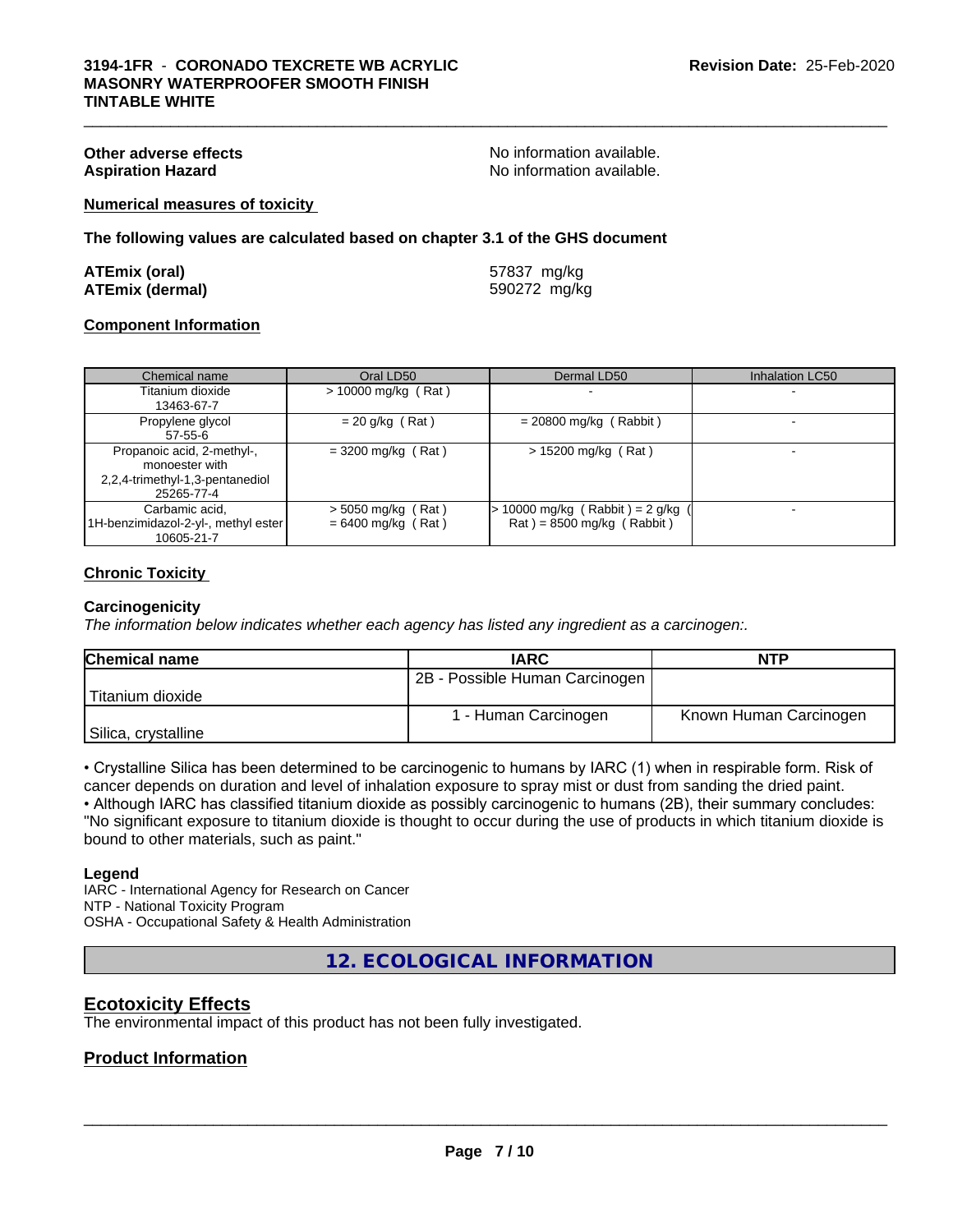$\_$  ,  $\_$  ,  $\_$  ,  $\_$  ,  $\_$  ,  $\_$  ,  $\_$  ,  $\_$  ,  $\_$  ,  $\_$  ,  $\_$  ,  $\_$  ,  $\_$  ,  $\_$  ,  $\_$  ,  $\_$  ,  $\_$  ,  $\_$  ,  $\_$  ,  $\_$  ,  $\_$  ,  $\_$  ,  $\_$  ,  $\_$  ,  $\_$  ,  $\_$  ,  $\_$  ,  $\_$  ,  $\_$  ,  $\_$  ,  $\_$  ,  $\_$  ,  $\_$  ,  $\_$  ,  $\_$  ,  $\_$  ,  $\_$  ,

## **Acute Toxicity to Fish**

No information available

#### **Acute Toxicity to Aquatic Invertebrates**

No information available

#### **Acute Toxicity to Aquatic Plants**

No information available

### **Persistence / Degradability**

No information available.

#### **Bioaccumulation**

There is no data for this product.

#### **Mobility in Environmental Media**

No information available.

#### **Ozone**

No information available

## **Component Information**

#### **Acute Toxicity to Fish**

Titanium dioxide  $LC50:$  > 1000 mg/L (Fathead Minnow - 96 hr.) Propylene glycol LC50: 710 mg/L (Fathead Minnow - 96 hr.) Carbamic acid, 1H-benzimidazol-2-yl-, methyl ester LC50: 1.5 mg/L (Rainbow Trout - 96 hr.)

### **Acute Toxicity to Aquatic Invertebrates**

Propylene glycol EC50: > 10000 mg/L (Daphnia magna - 24 hr.) Carbamic acid, 1H-benzimidazol-2-yl-, methyl ester LC50: 0.22 mg/L (water flea - 48 hr.)

#### **Acute Toxicity to Aquatic Plants**

No information available

# **13. DISPOSAL CONSIDERATIONS**

**Waste Disposal Method Dispose of in accordance with federal, state, provincial,** and local regulations. Local requirements may vary, consult your sanitation department or state-designated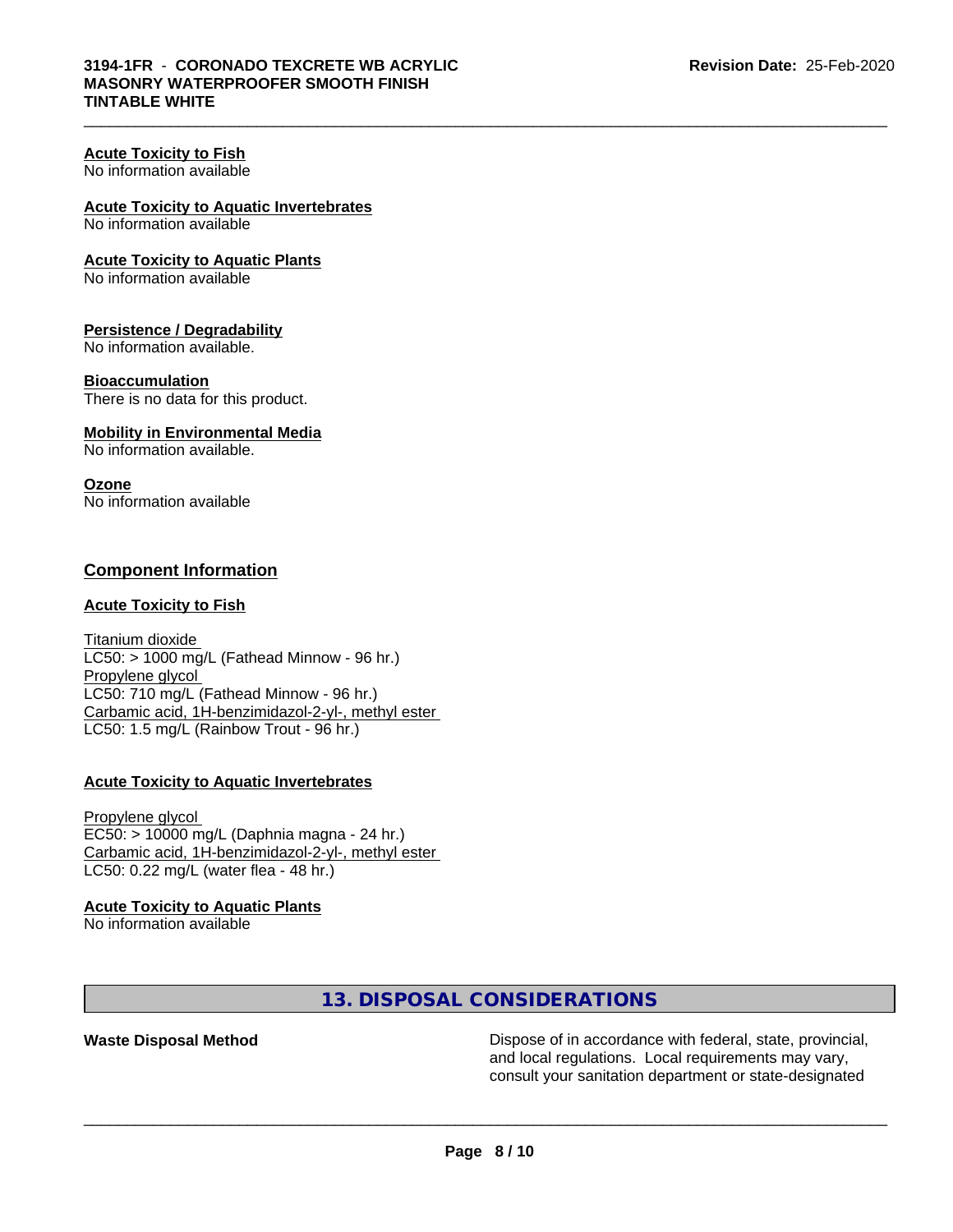environmental protection agency for more disposal options.

#### **14. TRANSPORT INFORMATION**

 $\_$  ,  $\_$  ,  $\_$  ,  $\_$  ,  $\_$  ,  $\_$  ,  $\_$  ,  $\_$  ,  $\_$  ,  $\_$  ,  $\_$  ,  $\_$  ,  $\_$  ,  $\_$  ,  $\_$  ,  $\_$  ,  $\_$  ,  $\_$  ,  $\_$  ,  $\_$  ,  $\_$  ,  $\_$  ,  $\_$  ,  $\_$  ,  $\_$  ,  $\_$  ,  $\_$  ,  $\_$  ,  $\_$  ,  $\_$  ,  $\_$  ,  $\_$  ,  $\_$  ,  $\_$  ,  $\_$  ,  $\_$  ,  $\_$  ,

| <b>TDG</b>        | Not regulated |
|-------------------|---------------|
| <b>ICAO/IATA</b>  | Not regulated |
| <b>IMDG / IMO</b> | Not regulated |

**15. REGULATORY INFORMATION**

### **International Inventories**

| <b>TSCA: United States</b> | Yes - All components are listed or exempt. |
|----------------------------|--------------------------------------------|
| <b>DSL: Canada</b>         | Yes - All components are listed or exempt. |

# **National Pollutant Release Inventory (NPRI)**

#### **NPRI Parts 1- 4**

This product contains the following Parts 1-4 NPRI chemicals:

*None*

#### **NPRI Part 5**

This product contains the following NPRI Part 5 Chemicals:

*None*

#### **WHMIS Regulatory Status**

This product has been classified in accordance with the hazard criteria of the Hazardous Products Regulations (HPR) and the SDS contains all the information required by the HPR.

| <b>16. OTHER INFORMATION</b>                                                                                                                          |               |                        |                      |          |  |
|-------------------------------------------------------------------------------------------------------------------------------------------------------|---------------|------------------------|----------------------|----------|--|
| HMIS -                                                                                                                                                | Health: $2^*$ | <b>Flammability: 0</b> | <b>Reactivity: 0</b> | $PPE: -$ |  |
| <b>HMIS Legend</b><br>0 - Minimal Hazard<br>1 - Slight Hazard<br>2 - Moderate Hazard<br>3 - Serious Hazard<br>4 - Severe Hazard<br>* - Chronic Hazard |               |                        |                      |          |  |